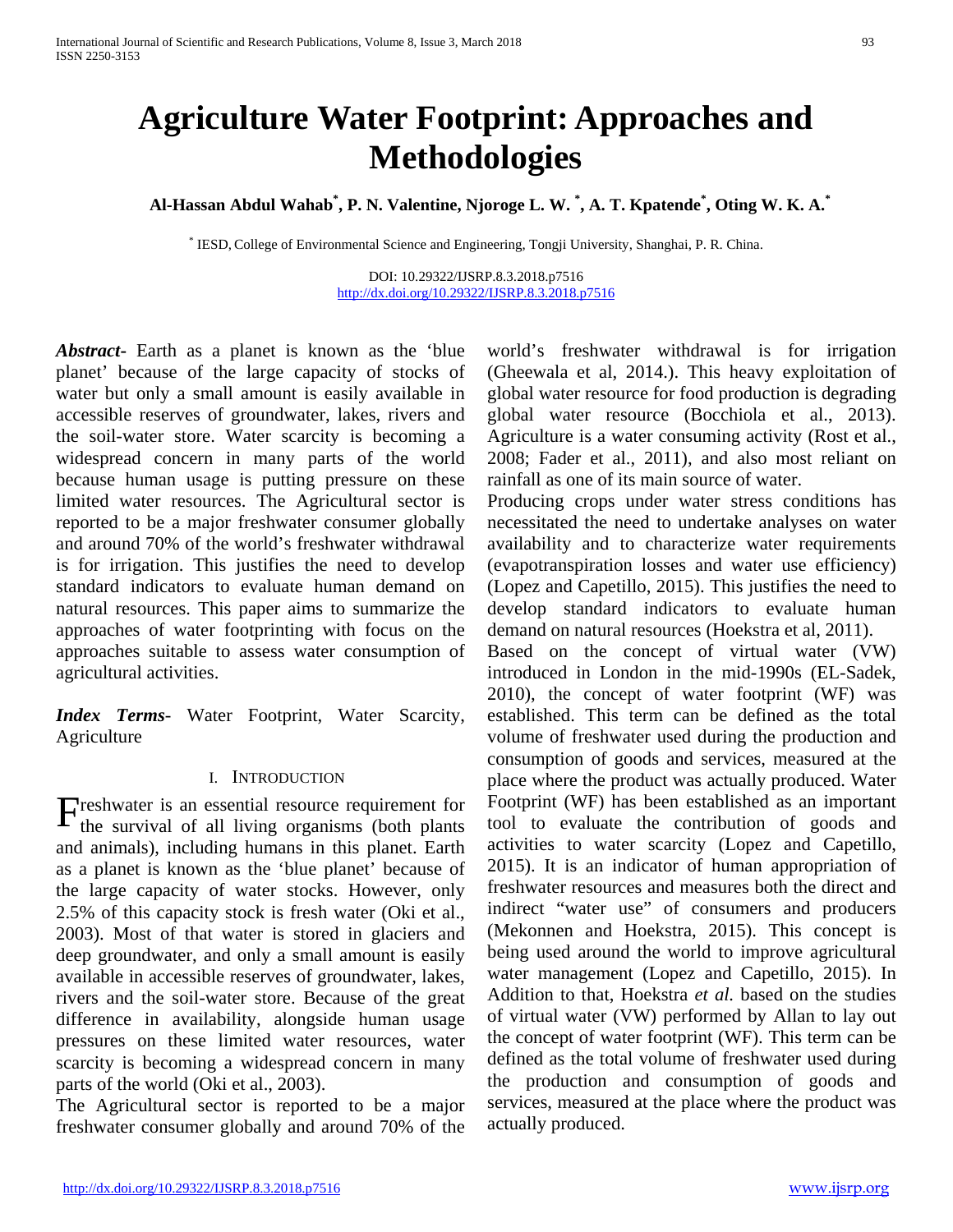Lamastra et al, 2014 categorized water footprint into three types namely; blue water footprint, which refers to the consumption of fresh surface water or groundwater that evaporates, it is incorporated in the product, it either does not return to the same catchment area, or it does return but in a different time period; The green water footprint refers to the total rainwater evapotranspiration plus the rainwater incorporated into the harvested crop or wood; and The gray water footprint which indicates the level of pollution of the water, expressed in terms of the freshwater volume required to assimilate the existing load of pollutants below the threshold value or ecotoxicological end-point. Methodologies and approaches have been developed to assess WF. For any well-defined group of consumers or producers, WF can be calculated as the sum of the water used along the full production chain.

a. An Overview of Water Footprint and related **Studies** 

Hoekstra et al., 2011 defined the WF as an aggregate and multidimensional indicator of water use, showing different sorts of water consumption as a function of space and time and differs from the traditional concept of water balance. Water footprint (WF) has been introduced as a method to indicate the amount of water used and impacts of production process on water resources. Thus, it is measured as the total volume of freshwater used to produce a product (Gheewala et al., 2014). Quantification of water footprint is the first step in Water Footprint Analysis (WFA). This process demands the availability of accurate data and methods. WF studies have focused on the different implications of the water demand for industrial, agricultural, and other sectors (Tillotson et al, 2014). These researchers have defined WF and its types differently and so many methodologies have been employed. How to use the WF concept as a tool to solve practical problems in different sectors is still an issue (Tillotson et al, 2014). There is no agreement on robust methodology to have an impact on different

b. Agricultural Water Footprint

Bonamente et al, 2015, defined agriculture footprint as the total volume of surface and ground freshwater consumed for tillage. They included water used for irrigation, water used to dilute and apply treatments, water issues. Report by UN water 2012, revealed humans are consuming 54% of all of the earth's accessible freshwater (i.e. in rivers, lakes and underground aquifers). The continuous overconsumption and pollution of scarce freshwater resources, exasperates freshwater scarcity and quality issues around the world (Lamastra et al, 2014). This brings us to the term water use. Hoekstra et al., 2011 defined water use as a measure of water volumes consumed (evaporated or incorporated into a product) and/or polluted in the life cycle of a product. More recent studies have neglected to consider important elements especially when calculating water footprint using the Life Cycle Assessment (LCA) methodology. This has brought confusion to the understanding of the water footprint since researchers are defining it to suit their arguments. In the particular case of water resources, a struggle has been triggered among farmers, industries and households: these sectors require more and more water in order to satisfy increasing demands (Lopez and Capetillo, 2015). Wine industry for example, they use a lot of water from agriculture point of view in manufacturing of the final product and packaging. Therefore, for a welldefined group of consumers or producers, WF must be calculated as the sum of the water used along the full production chain (Lopez and Capetillo, 2015).

The number of water footprint studies and publications have increased rapidly in recent years (Hoekstra and Chapagain 2007; Liu and Savenije 2008; Ridoutt and Pfister 2009; Hoekstra et al. 2011; Hoekstra and Mekonnen 2012; Zeng et al. 2012; Chenoweth et al. 2013; Liu et al. 2013; Yang et al. 2013), and consequently, there is a need for a comprehensive review of the numerous tools and metrics developed for quantification and assessment (Tillotson et al., 2014). Therefore, in the next subheading will review the way some researchers assessed and calculated the WF in the Agriculture sector.

and water used to wash the machinery. This shows that the researchers have wide knowledge in the Calculation of WF using LCA methodology and strongly agrees to what Lopez and Capetillo, 2015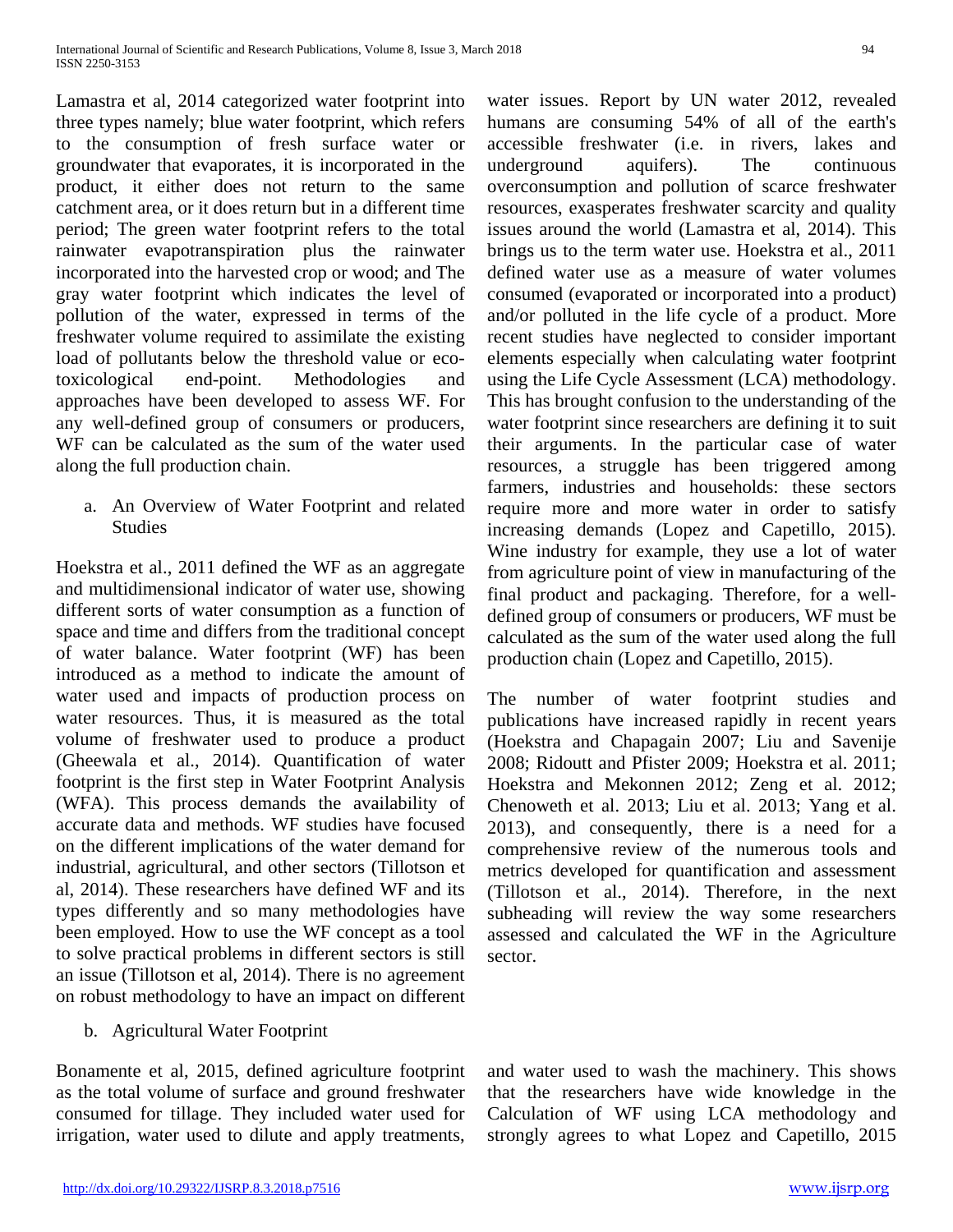proposed; that WF must be calculated as the sum of the water used along the full production chain in the LCA.

Agricultural footprint was calculated as

WF agricblue = WF agricblue,  $irr + WF$  agricblue treat + WF agricblue,wash

Water Footprint was established as a multidimensional indicator, allowing the geographical and temporal water consumption evaluation by source. Water consumptive use is measured in terms of the water volume consumed including evaporated water and/or polluted per unit of time.

In crop production, an accurate knowledge of crop water requirements during all seasonal stages is called for in order to reach optimal yields. For a specific crop, the crop water requirement mainly depends on the climatic conditions of the zone where the crop is established. Crop water requirement are usually computed from crop evapotranspiration and account for the net water depletion produced by the crop. Once crop evapotranspiration is calculated, it is possible to estimate the green and blue water components contribution to crop growing. Recognizing rainfall as the only source of water for dry land conditions, it is critical to identify the optimum growing period for the crop: when the expected water deficit is minimized.

# II. METHODOLOGY

The consumption of goods and services often creates stress on the water resources of production sites. However, the dynamic between use and stress can be entirely different per location. The effect of local consumption on the water resources of other countries can be quantitatively analyzed in two ways. Firstly, one can look at the absolute volume of water imported (the size of the external WF) and the kind of virtual water imported (the quality of the WF). Secondly, one can consider the relative volume of water imported compared to the available resources in exporting countries. Though the size of the external WF can be large, it will exert less pressure in exporting countries if the kind of water used is abundantly available in those countries (e.g. export of rain-fed maize from the USA). Thus, before quantifying the WF of a product, we need to analyze the virtual water content of that product which distinguishes the kind of water used in the production process.

The virtual water content of a primary crop VWCc (m3/t) is calculated as the ratio of the volume of water used for crop production WUc (m3/ha), to the volume of crop produced, Yc (t/ha).

$$
VWC_c = \frac{WU_c}{Y_c}
$$

The volume of water used for crop production (WUc, m3/ha) is composed of two components

WUc=WUevaporative + WUnon-evaporative

Where WUevaporative is the volume of water evaporated and WUnon-evaporative is the volume of water unavailable for further use as a result of pollution, which is calculated as

WUevaporative=WUg+WUb

WUnon-evaporative=WUp

Building on the concept of Allan's virtual water, 1998, Hoekstra, 2003 introduced the concept of water footprint which has been subsequently developed and refined as a method for quantifying water use by a product, service or nation (Chapagain and Hoekstra, 2008 and Hoekstra et al., 2009). The water footprint represents the sum of all the water used in a supply chain, comprising blue, green and grey water. Blue water is defined as the volume of freshwater abstracted from rivers, lakes and aquifers. The amount of rainwater used by plants is referred to as green water. Finally, grey water accounts for the impact of pollution on water resources and represents the volume of freshwater needed to dilute pollution so that the quality of the water remains above water quality standards set by regulations. This approach has been used for calculating the water footprints of various agricultural products; for example, the water footprint of beef has been estimated at 15,500 L/kg, sugar at 1,500 L/kg, wine at 120 L/glass and bioethanol (from corn) at 110 m3/GJ (WFN, 2010). It has also been used as a tool for developing corporate water reduction strategies (Ridoutt et al., 2009) and for water-footprint labelling of products (Sabmiller and WWF, 2009).

However, there are concerns that this approach could provide misleading results (Ridoutt et al., 2010 and Ridoutt and Pfister, 2009). The main concern relates to the fact that, unlike the carbon footprint, the water footprint represents just the quantity of the water used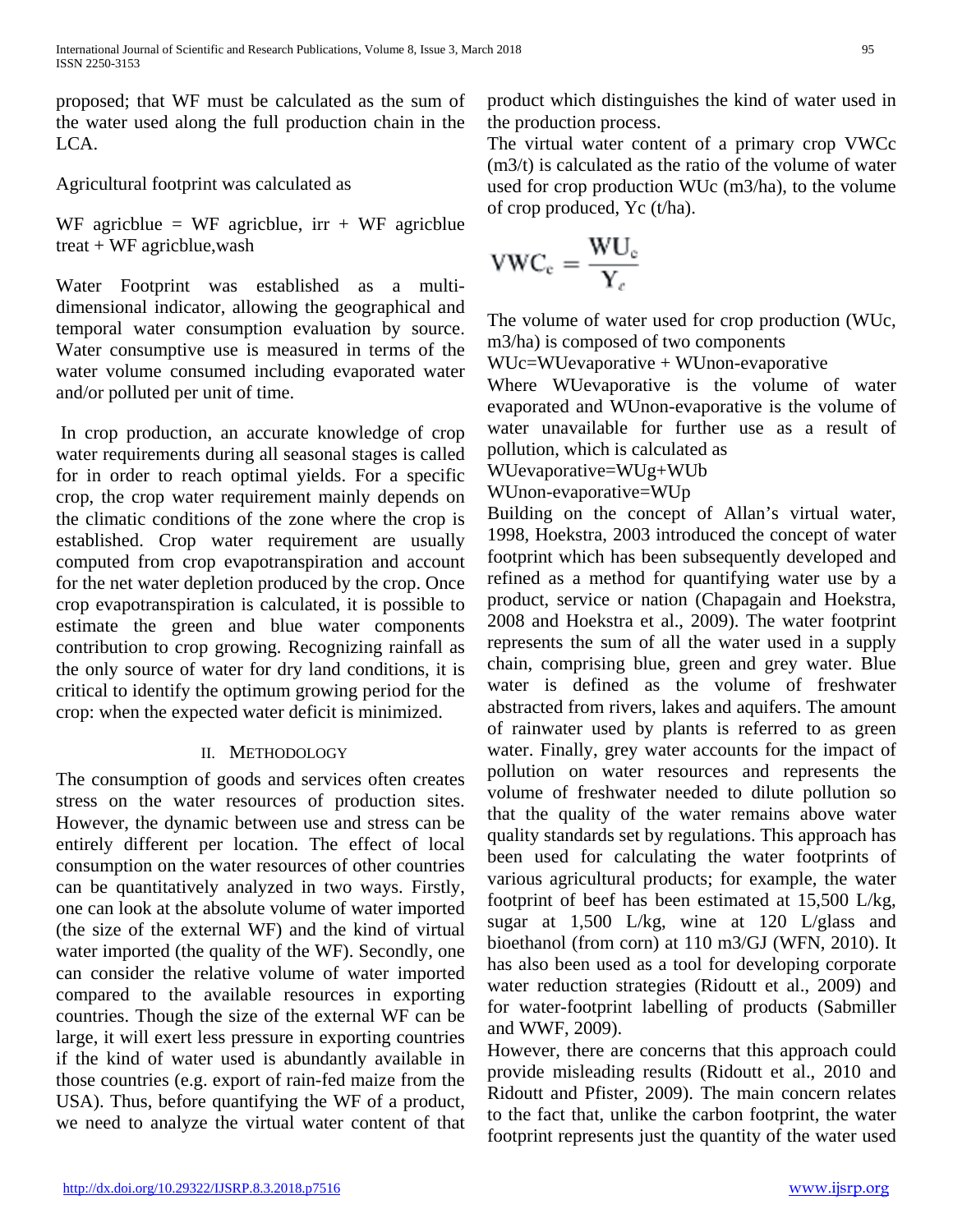without an estimation of the related environmental impacts, such as due to water scarcity. Even the quantification of water use is controversial due to the inclusion of green water (rainwater as moisture in soils), which does not affect availability of blue water and therefore should not be accounted. Recently, some companies have adopted the concept of "net green" water – the difference between the water evaporated from crops and the water that would have evaporated from natural vegetation (Sabmiller and WWF, 2009).

Furthermore, water abstraction rather than consumption is often used in quantifying the blue water footprints (Hoekstra and Chapagain, 2008). This could be problematic, especially in the case of industrial water use where only a small part of the abstracted water is actually consumed (e.g. evaporated in cooling towers or embodied in the product) and the remainder is often discharged back to the water bodies (e.g. cooling water or industrial effluents from wastewater treatment plants). With respect to grey water footprint, it is argued that environmental impacts of grey water are more suitably addressed in other impact categories such as eutrophication or toxicity (Milà i Canals et al., 2009). Moreover, in the absence of an agreed method for the quantification of dilution volumes for assimilation, the estimation of grey water footprint is subjective.

a. The Milà i Canals et al. approach

This approach considers water use at the level of a river basin. According to this method, both the source of water and type of use of freshwater should be included in Life Cycle Inventory (LCI) (Milà i Canals et al., 2009). With respect to the source, it follows the Hoekstra et al. approach by classifying water sources as blue and green water. The blue water category is further differentiated into three types: flow (river/lake), fund (aquifer) and stock (fossil). The water use is split into two categories: evaporative and non-evaporative use. The latter is defined as water returned to the freshwater source after its use and available for further use. It is further suggested that the green water and the non-evaporative use of river, lake and aquifer water should be disregarded in Life Cycle Inventory Assessment (LCIA) because their use does not lead to relevant environmental impacts from a resource perspective (i.e. reduced availability of water for other users and effects on freshwater ecosystem). Instead, it is proposed to assess the land use effects on rainwater availability, which accounts for changes in infiltration and evapotranspiration in the production system relative to a reference land use. It is suggested that for high precipitation areas (rainfall > 600 mm/year), rainwater lost from arable land is 73%, whereas with forest as the reference (potential) land use, this is 67%; therefore, the additional loss due to arable land use is 6% of rainwater (Milà i Canals et al., 2009). For low precipitation areas (rainfall  $< 600$  mm/year), the extra 10% of rainwater is lost due to similar change in land occupation.

b. The Pfister et al. approach

His approach considers water usage on a smaller scale than the Milà i Canals et al's method, taking watershed as the area of focus. Unlike the previous mentioned approaches, this method considers only blue water. This method differentiates three categories of water use: in-stream water use, water consumption (where the water is no longer available in the watershed) and water-quality degradation (where the water is still available after use but with diminished quality). The main difference between the Milà i Canals et al. method and this approach is that the water discharged to another watershed is treated here as consumed while the Milà i Canals et al. approach considers the water discharged to any freshwater source as a non-evaporative use. Furthermore, unlike the Milà i Canals et al. approach, this method suggests that the wastewater discharge should be assessed for the loss of the water quality. However, Pfister et al. do not elaborate on how this could be done.

### III. SOME OTHER MODELS OF WATER FOOTPRINT.

The section summarizes the approaches of water footprinting with focus on the approaches suitable to assess water consumption of agricultural products.

Hoekstra et al. provided a collective method on water footprinting and a specification on how to assess water consumption of agricultural products with the use of CROPWAT model are valuable in case no other data are available. The approach of the CROPWAT model can be used with high regional specification if the necessary parameter to enter in the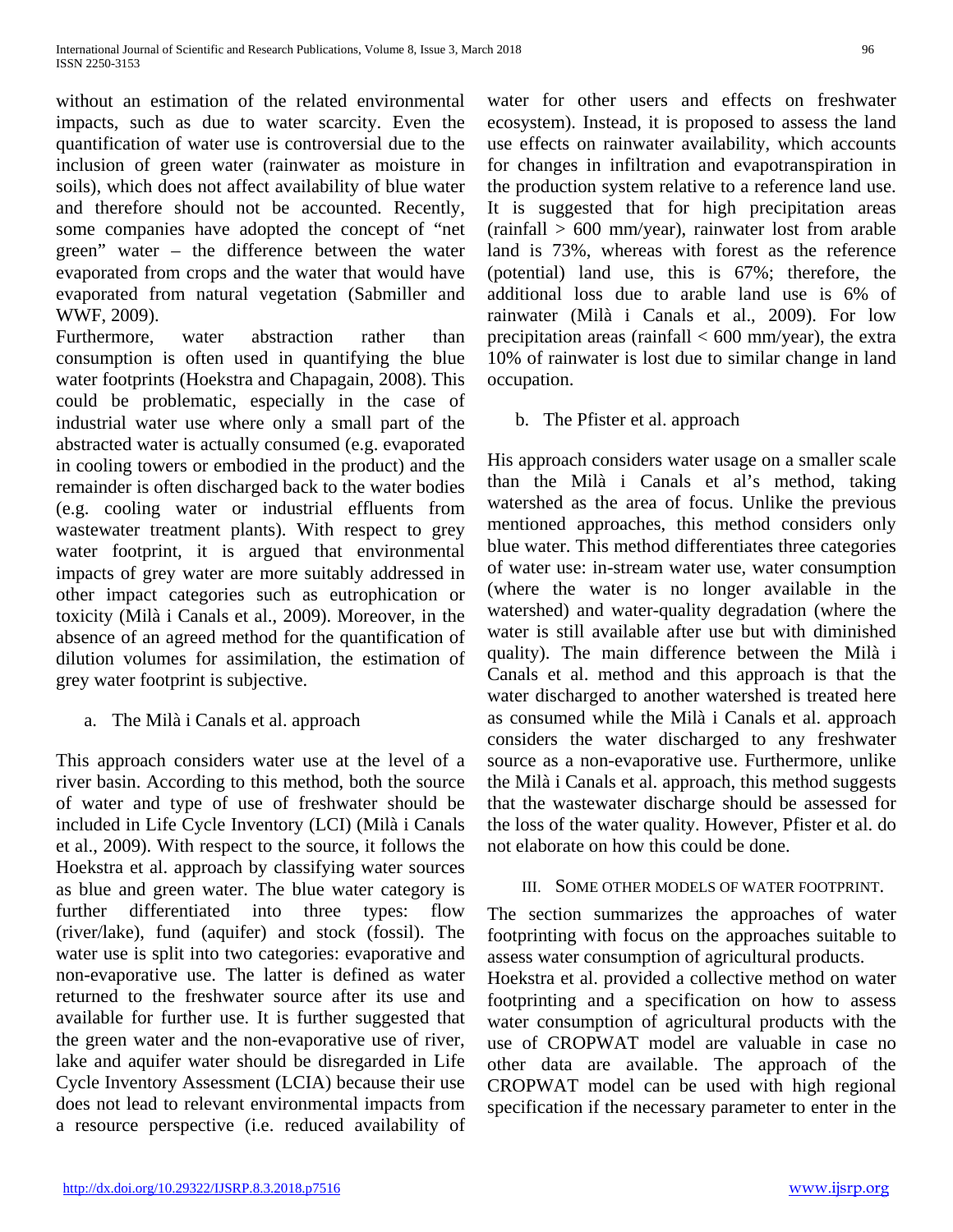model is available. The issue of water quality is addressed by water volume.

But, this approach does not factor water input quality and the concept is criticized for the mixing up of physical water consumption and virtual consumption. There is a method that considers the regional differences in water availability but conducting an impact assessment according to Hoestra et al. will not be easy because of restrictions in data availability.

Pfister et al. provided a comprehensive method to integrate water use into the life cycle assessment method. In the case for agricultural products, the approach of Hoestra et al to use the CROPWAT model is most suitable. Water quality is not explicitly differentiated but an approach outlined how this could be done. Inventory data is however not provided. Mila I Canals et al. for instance, refer to Hoekstra et al. for inventories, no additional specifications or data are provided. For impact assessment they consider regional water availability outlined similar to Hoekstra et al.

#### IV. CONCLUSION

The methods of water footprint have been applied in so many sectors with still new standardized methods emerging. On inventory level practitioners have a wide choice of methods. In compliance with the Life Cycle Assessment practice, verified primary data is preferable to use. It is very likely that comprehensive water use data will soon find their way into Life Cycle Assessment databases that will then simplify the compilation of inventories just as they do for all other material flows. Modeling water consumption with CROPWAT can be recommended if no other reliable data sources are available.

Life cycle impact assessment of fresh water use proves to be challenging. The method of Pfister et al. is the most suitable method so far that allows a comprehensive impact assessment of freshwater use to be integrated in the common Life cycle assessment approach. Life cycle assessment practitioners who aim to include the environmental effects of fresh water in Life cycle assessment studies are now provided with a tool to do so. For instance, a case study that uses the GaBi software and the approach of Pfister et al. to integrate water consumption into a LCA of cotton is given in Thylmann.

Much work on WF has been done on agricultural

produce including rice, maze and beef. With an increase in the production in electronics and much attention on electronic waste disposal, focus should not be drawn in estimating only their LCA but also their WF.

#### **REFERENCES**

- [1] Ángel de Miguel, Malaak Kallache and Eloy García-Calvo, 2015. Academic Editor: Arjen Y. Hoekstra. The Water Footprint of Agriculture in Duero River Basin
- [2] Arjen Y. Hoekstra and Mesfin M. Mekonnen, 2012. The Water Footprint and Humanity.
- [3] Ashok K. Chapagain and Arjen Y. Hoekstra, 2008. The assessment of virtual water flows between nations as a result of trade in agricultural and industrial products.
- [4] Harish Kumar Jeswani, Adisa Azapagic, 2011. Water footprint: methodologies and a case study for assessing the impacts of water use.
- [5] Christos Zoumides, Adriana Bruggeman, Michalis Hadjikakou, Theodoros Zachariadis, 2014. Policy-relevant indicators for semi-arid nations: The water footprint of crop production and supply utilization of Cyprus
- [6] Lucia Irene Flores Lopez and Carlos Bautista-Capetillo, 2015. Academic Editor: Arjen Y. Hoekstra. Green and Blue Water Footprint Accounting for Dry Beans (Phaseolus vulgaris) in Primary Region of Mexico
- [7] Martin R. Tillotson & Junguo Liu & Dabo Guan & Pute Wu & Xu Zhao & Guoping Zhang & Stephan Pfister & Markus Pahlow , 2014. Water Footprint Symposium: where next for water footprint and water assessment methodology?
- [8] E. Nana, C. Corbari, D. Bocchiola, 2014. A model for crop yield and water footprint assessment: Study of maize in the Po valley.
- [9] Stefanie Rost, Dieter Gerten, Alberte Bondeau, Wolfgang Lucht, Janine Rohwer, and Sibyll Schaphoff, 2008. Agricultural green and blue water consumption and its influence on the global water system
- [10] Llorenç Milà i Canals, Jonathan Chenoweth, Ashok Chapagain, Stuart Orr, Assumpció Antón and Roland Clift, 2008. Assessing freshwater use impacts in LCA: Part I— inventory modelling and characterisation factors for the inventory modelling and characterisation factors for the main impact pathways.
- [11] Seung-Hwan Yoo Jin-Yong Choi •and Sang-Hyun Lee Taegon Kim, 2013.Estimating water footprint of paddy rice in Korea.
- [12] M. Fader, D. Gerten, M. Thammer, J. Heinke, H. Lotze- Campen, W. Lucht and W. Cramer, 2011. Internal and external green-blue agricultural water footprints of nations, and related water and land savings through trade
- [13] Jorge García Morillo\*, Juan Antonio Rodríguez Díaz, Emilio Camacho, Pilar Montesinos, 2014.Linking water footprint accounting with irrigation management in high value crops.
- [14] D.Bocchiola, E.Nana and A.Soncini, 2013. Impact of climate change scenarios on crop yield and water footprint of maize in the Po valley of Italy
- [15] Lucrezia Lamastra, Nicolita Alina Suciu, Elisa Novelli and Marco Trevisan, 2014. A new approach to assessing the water footprint of wine: An Italian case study
- [16] M. M. Mekonnen and A.Y. Hoekstra, 2010. The Green, Blue and Grey Water Footprint of Farm Animals and Animal Products Volume 1: Main Report
- [17] A.E. Ercin1 M.M. Aldaya2 A.Y. Hoekstra, 2011. The Water Footprint of Soy Milk and Soy Burger and Equivalent Animal Products